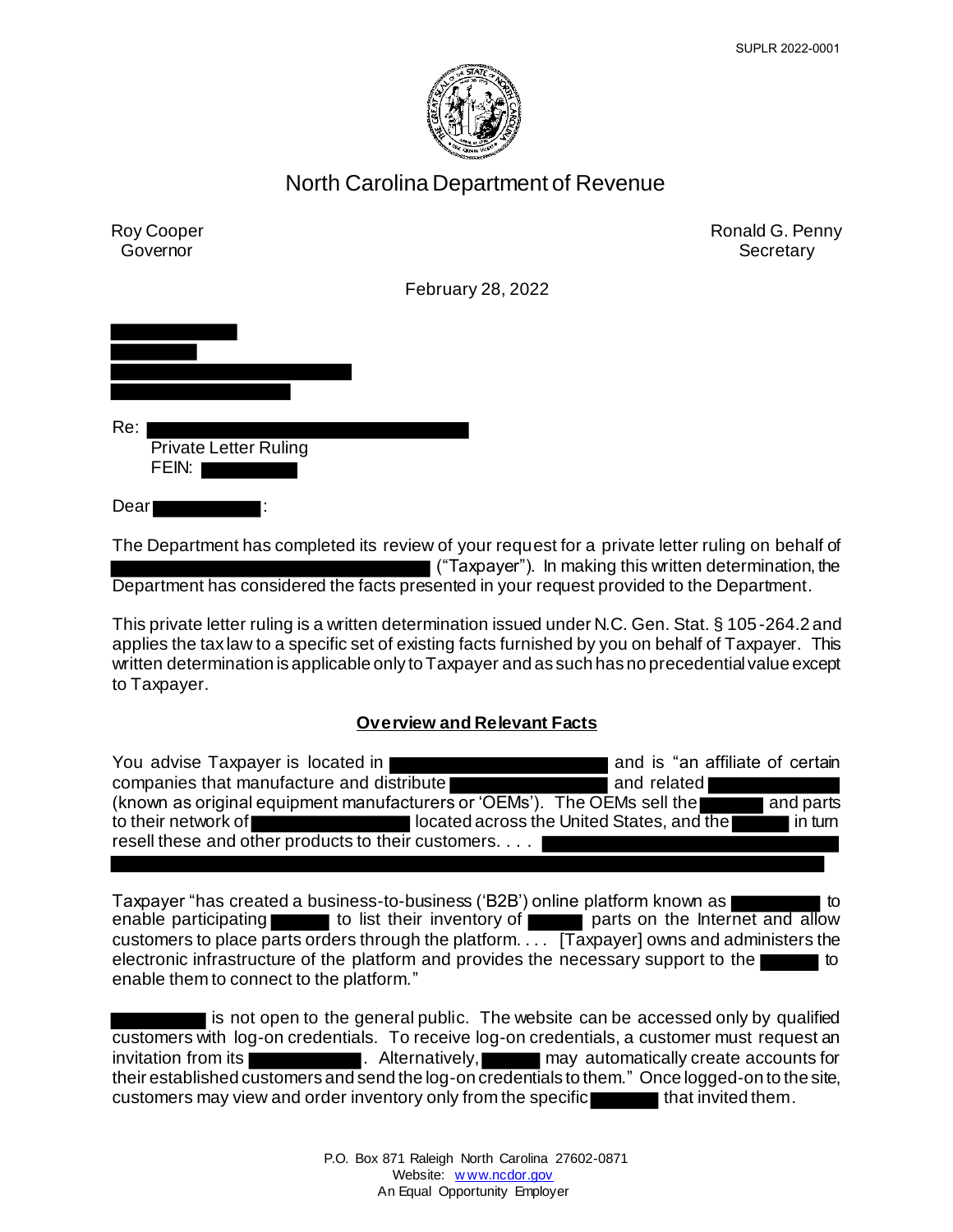February 28, 2022 Page 2

l

"When a customer identifies a part on the platform that it wants to purchase, it will add the item to its order. The customer must then select a delivery and payment method to place the order. The customer generally has three delivery options: (1) pick up the purchased item at one of the physical locations, (2) request that the deliver the item, or (3) request that the ship the item.

"The customer has two payment options:  $(1)$  account or  $(2)$  credit card.

"The majority of  $\blacksquare$  orders are expected to be processed through  $\blacksquare$  accounts, which is when the customer has a pre-existing credit line established with the directly. When this payment option is selected, **The management** 'pings' the management system<sup>1</sup> and the I management system] will send back an initial order approval or rejection. If approved, **forwards the order to the computer intervalse in the system** and system and provides an order confirmation to the customer. . . . The then collects the customer account balance directly from the customer according to their agreed payment terms.

**also allows** to accept credit card payments if they choose to enter into their own agreements directly with [Taxpayer's] designated credit card processor for the platform, who is an unrelated third party. When this payment option is selected,  $\blacksquare$  transfers the customer to the credit card processor's payment gateway (via a 'pop-up window'), and the customer enters its credit card information. The credit card processor, operating under the terms of its agreement with the requests an initial payment authorization for the preliminary order amount from the credit card issuer and sends an immediate approval or rejection to the platform. If the transaction is approved, **forwards the order to the management** system] and provides an order confirmation to the customer.  $\ldots$  The then submits a payment settlement request for the final invoice amount directly from its [ management system] to the credit card processor. The credit card processor/issuer deposits the payment . . . directly into the **network** merchant account."

## **Issue**

Is Taxpayer a marketplace facilitator pursuant to N.C. Gen. Stat. § 105-164.3(133)?

## **Applicable Statutes and References**

North Carolina imposes State, local, and transit rates of sales and use tax on a retailer engaged in business in the State based on the retailer's net taxable sales of, or gross receipts derived from, tangible personal property, certain digital property, and taxable services. N.C. Gen. Stat. §§ 105- 164.4, 105-164.4J, 105-467, 105-468, 105-483, 105-498, 105-507.2, 105-509.1, 105-537 and Chapter 1096 of the 1967 Session Laws.

N.C. Gen. Stat. § 105-164.4(a) imposes a privilege tax on a retailer engaged in business in this State on the sales price of each article of tangible personal property.

N.C. Gen. Stat. § 105-164.3(229) defines "retailer," in part, as "[a] marketplace facilitator that is subject to the requirements of [N.C. Gen. Stat. §] 105-164.4J."

N.C. Gen. Stat. § 105-164.4J(b) states, in part, "[a] marketplace facilitator . . . is considered the retailer of each marketplace-facilitated sale it makes and is liable for collecting and remitting the

<sup>1</sup> A management system is a commercially available softw are suite used by and to manage and administer their sales, service, and financing operations.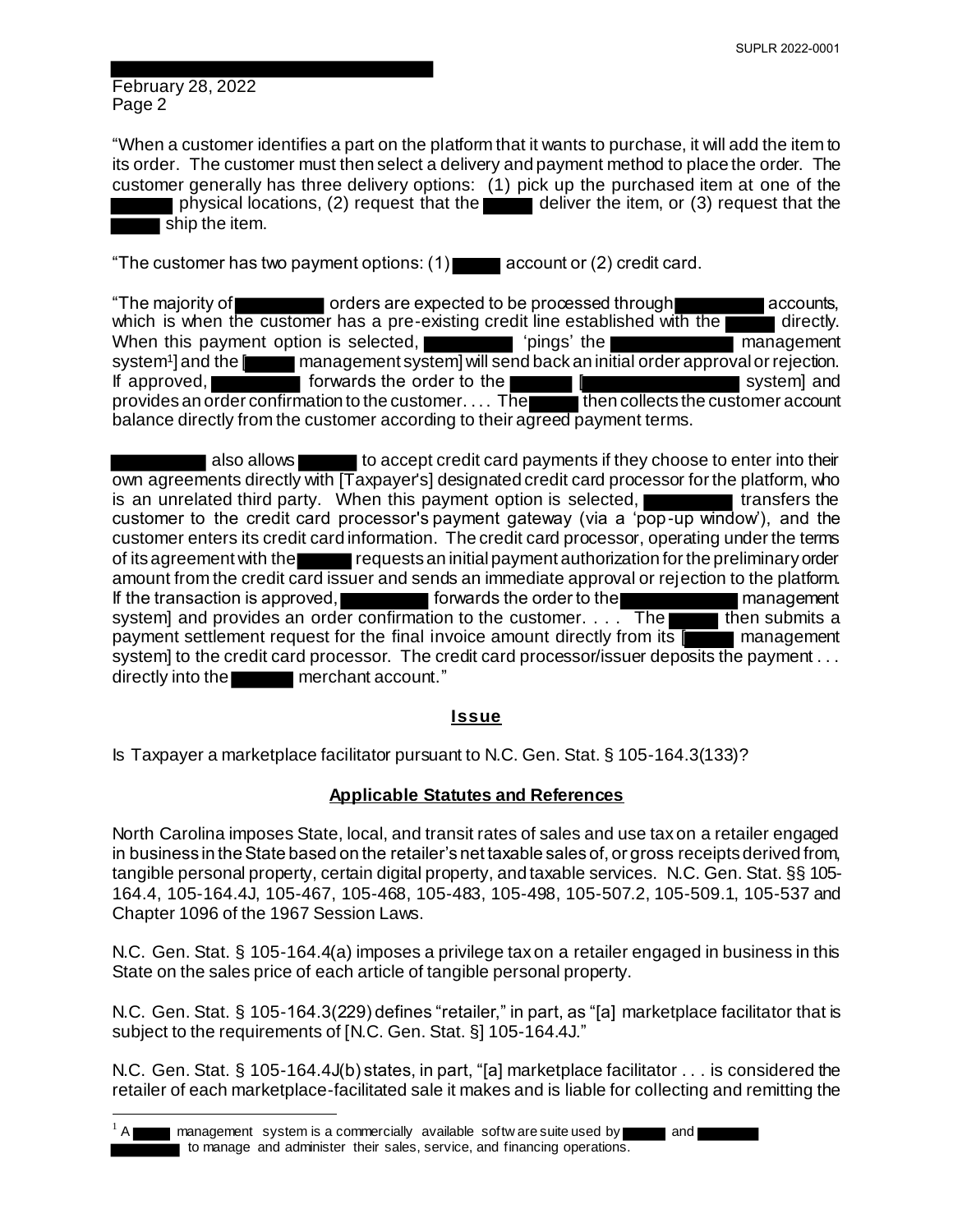February 28, 2022 Page 3

sales and use tax on all such sales. A marketplace facilitator is required to comply with the same requirements and procedures as all other retailers registered or who are required to be registered to collect and remit sales and use tax in this State."

N.C. Gen. Stat. § 105-164.3(131) defines a "marketplace-facilitated sale" as "[t]he sale of an item by a marketplace facilitator on behalf of a marketplace seller that occurs through a marketplace."

N.C. Gen. Stat. § 105-164.3(133) defines "marketplace facilitator" as "[a] person that, directly or indirectly and whether through one or more affiliates, does both of the following:

- a. Lists or otherwise makes available for sale a marketplace seller's items through a marketplace owned or operated by the marketplace facilitator.
- b. Does one or more of the following:
	- 1. Collects the sales price or purchase price of a marketplace seller's items or otherwise processes payment.
	- 2. Makes payment processing services available to purchasers for the sale of a marketplace seller's items."

N.C. Gen. Stat. § 105-164.3(135) defines "marketplace seller" as "[a] person that sells or offers to sell items through a marketplace regardless of any of the following:

- a. Whether the person has a physical presence in this State.
- b. Whether the person is registered as a retailer in this State.
- c. Whether the person would have been required to collect and remit sales and use tax had the sales not been made through a marketplace.
- d. Whether the person would not have been required to collect and remit sales and use tax had the sales not been made through a marketplace."

N.C. Gen. Stat. § 105-164.3(129) defines "marketplace" as "[a] physical or electronic place, forum, platform, application, or other method by which a marketplace seller sells or offers to sell items, the delivery of or first use of which is sourced to this State."

N.C. Gen. Stat. § 105-164.3(261) defines the term "tangible personal property," in part, as "[p]ersonal property that may be seen, weighed, measured, felt, or touched or is in any other manner perceptible to the senses."

#### **Ruling**

Based on the information furnished, Taxpayer is a marketplace facilitator who makes marketplace facilitated sales in North Carolina. North Carolina provides a two part definition of a marketplace facilitator. First, the person "[l]ists or otherwise makes available for sale a marketplace seller's items through a marketplace owned or operated by the marketplace facilitator." Second, the person collects the sales or purchase price, processes payments, or makes payment processing available. A person may satisfy either part of the definition directly or indirectly.

Here, Taxpayer meets both parts of the definition of marketplace facilitator. First, Taxpayer owns or operates a marketplace that lists and makes a marketplace seller's items available for sale.<br>Taxpayer's online platform lists parts inventory of **Theory of the Contract on School** for sale. "When a Taxpayer's online platform lists parts inventory of **Formal** for sale. "When a customer identifies a part on the platform that it wants to purchase, it will add the item to its order. The customer must then select a delivery and payment method to place the order." One of the customer's delivery options is to pick up the parts at a physical location in this State.